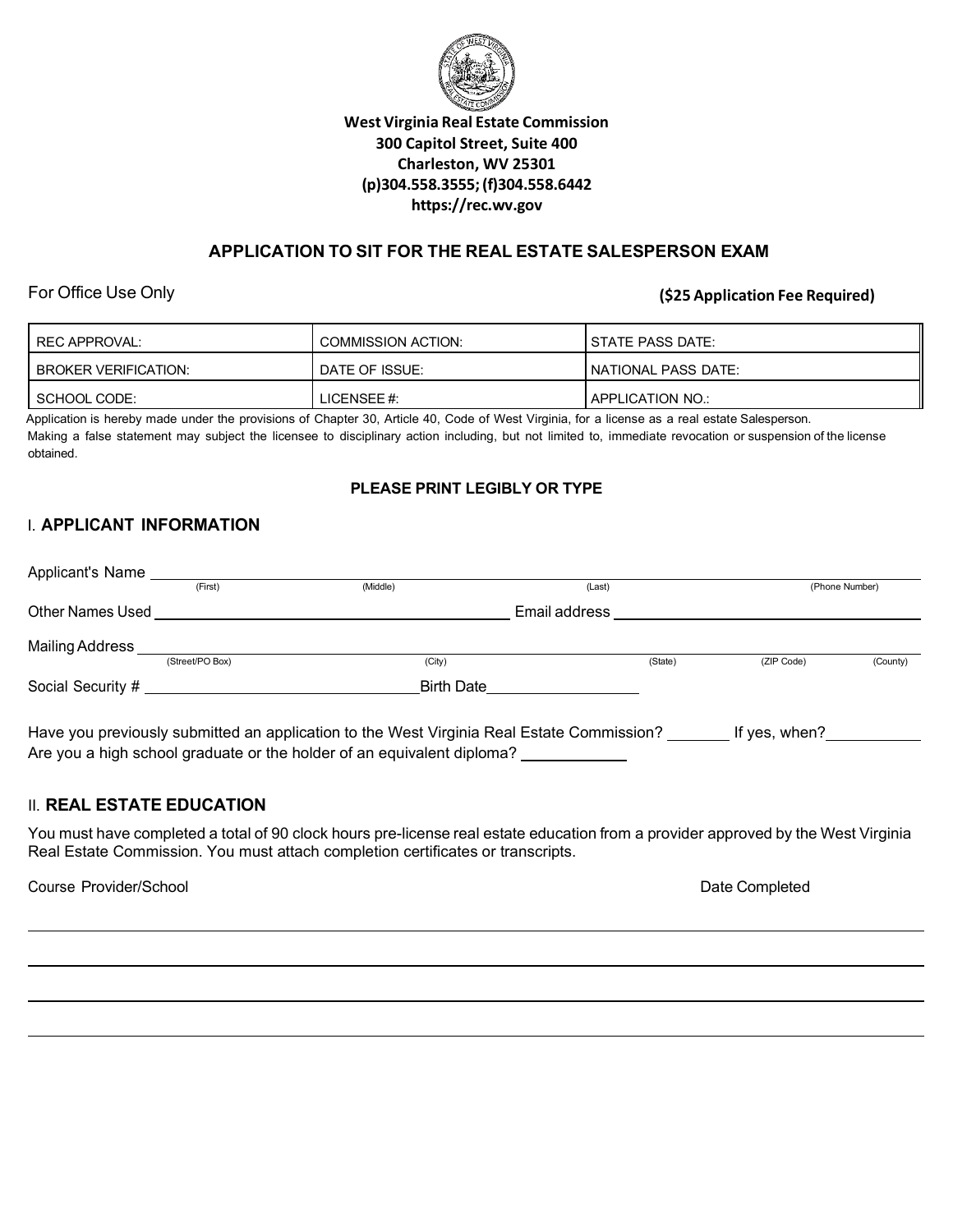#### III. **RESIDENCY INFORMATION**

|              | I am currently a resident of the State of                                    | Since                                                                                                                                                                                                                                     |  |
|--------------|------------------------------------------------------------------------------|-------------------------------------------------------------------------------------------------------------------------------------------------------------------------------------------------------------------------------------------|--|
| <b>NOTE:</b> |                                                                              | After passing the licensing examination (if required), every non-resident must furnish a surety bond in the penalty of<br>\$2,000 and an irrevocable consent for service of process on forms prescribed by the WV Real Estate Commission. |  |
|              | The surety bond is not required if the license is issued on inactive status. |                                                                                                                                                                                                                                           |  |

**List each jurisdiction in which you currently hold, or have held, a real estate license!**

*City, State Dates Type of License Held*

N**ote: You must enclose an original "Certification of Licensure" from each licensing authority where you currently hold, or**  have held, a real estate license. Certifications are obtained from the Commission of the licensing authority and are not a copy **of your license. Certifications must be dated within 60 days of the date this application is submitted.**

#### IV. **OTHER**

|    |                                                                                                                                                                                                                                                                           | <b>YES</b> | <b>NO</b> |
|----|---------------------------------------------------------------------------------------------------------------------------------------------------------------------------------------------------------------------------------------------------------------------------|------------|-----------|
| 1. | Have you ever had disciplinary action taken against you? If yes, which license? Please provide ALL<br>appropriate documentation.                                                                                                                                          |            |           |
| 2. | Have you ever had a real estate license, or any other professional license refused, suspended, or<br>revoked, or had any other form of disciplinary action taken against you in this or any other jurisdiction?<br>(If yes, attach an explanation with complete details.) |            |           |
| 3. | Has any complaint been filed against you with the West Virginia Real Estate Commission or a Real Estate<br>Commission of any other jurisdiction within the last five years? (If yes, attach complete details.)                                                            |            |           |
| 4. | Are you now a party, either as complainant, plaintiff, or defendant, in any litigation involving real estate?<br>(If yes, attach complete details.)                                                                                                                       |            |           |
| 5. | Is there any criminal charge now pending against you?<br>(If yes, please provide a detailed<br>explanation & all associated documentation.)                                                                                                                               |            |           |
| 6  | Do you agree to conduct all business in a strictly legitimate and ethical manner?                                                                                                                                                                                         |            |           |
| 7. | Do you understand that all licenses expire on June 30 <sup>th</sup> , and that an application for renewal of real estate<br>license with proper fee, must be made to the Commission before that date?                                                                     |            |           |
| 8. | Have you read, and do you agree to conform to all the provisions of WV Code $\S 30-40$ and the Rules<br>promulgated by the West Virginia Real Estate Commission?                                                                                                          |            |           |
| 9. | Have you completed your criminal background check?<br>Note: Your application to sit for the exam can't be processed until the background check is completed.                                                                                                              |            |           |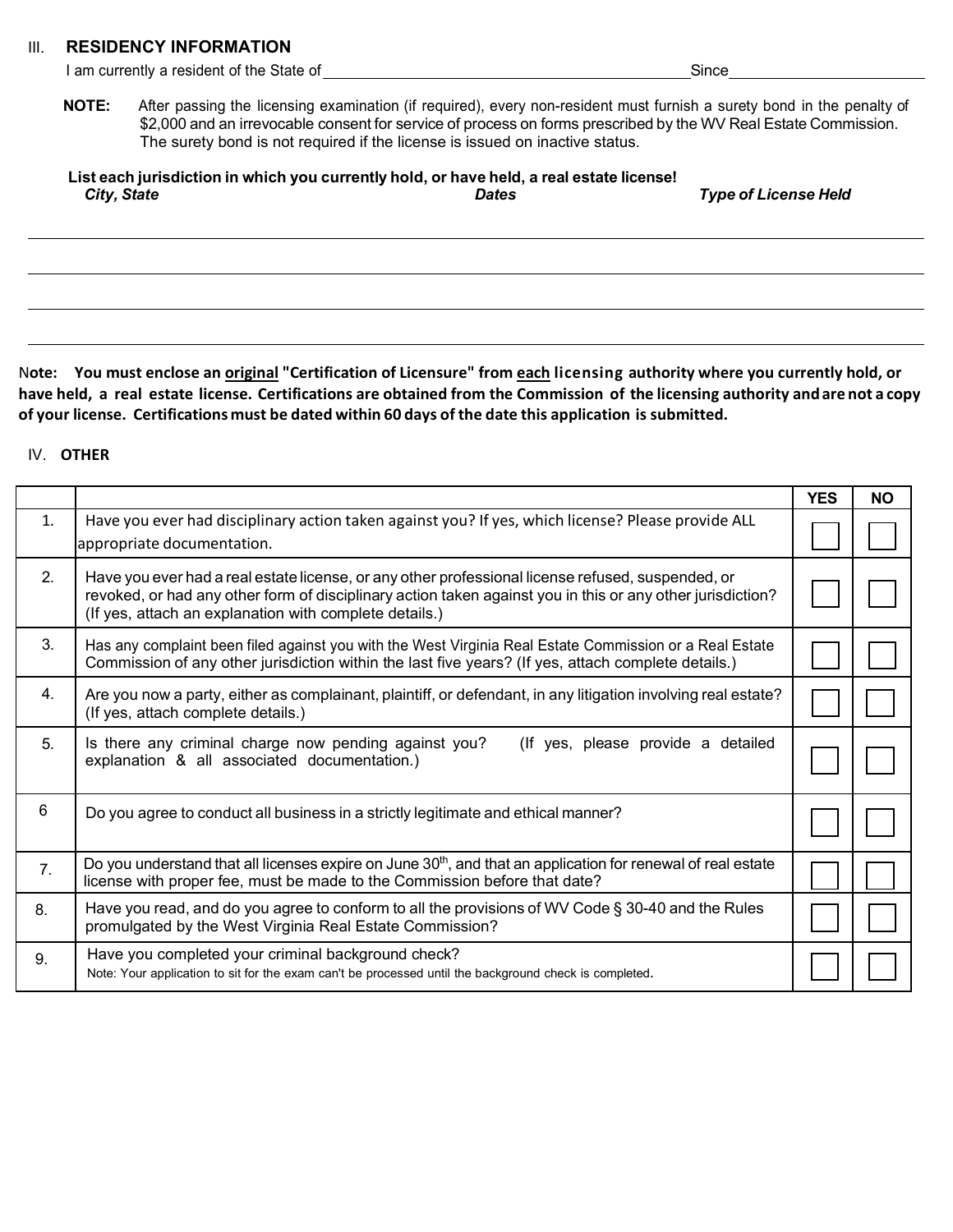### **AFFIDAVIT**

I, the applicant, being duly sworn, depose and say that I am the applicant above named, that I have read the foregoing application and the answers thereon, and that such answers, to the best of my knowledge and belief are true and correct, and I personally attach my signature to this affidavit.

|                                                       | Signature of Applicant                                                                                                                                                                                                         |
|-------------------------------------------------------|--------------------------------------------------------------------------------------------------------------------------------------------------------------------------------------------------------------------------------|
|                                                       |                                                                                                                                                                                                                                |
|                                                       |                                                                                                                                                                                                                                |
|                                                       |                                                                                                                                                                                                                                |
|                                                       |                                                                                                                                                                                                                                |
|                                                       |                                                                                                                                                                                                                                |
|                                                       | Notary Public                                                                                                                                                                                                                  |
| Notary Seal                                           |                                                                                                                                                                                                                                |
|                                                       | RECOMMENDATION OF SPONSORING BROKER                                                                                                                                                                                            |
|                                                       | a real estate broker duly licensed under the laws of West Virginia, as                                                                                                                                                         |
| (Print Name)                                          |                                                                                                                                                                                                                                |
|                                                       | such, do hereby certify to the West Virginia Real Estate Commission that [1942] [1942] [1942] [1943] [1943] [1944] [1944] [1944] [1944] [1944] [1944] [1944] [1944] [1944] [1944] [1944] [1944] [1944] [1944] [1944] [1944] [1 |
|                                                       | the applicant named above, is about to enter my employ, and that, in my opinion, the applicant is honest, trustworthy and of good                                                                                              |
|                                                       | reputation, and I recommend that the applicant is granted the right to sit for the real estate salesperson licensing examination. I certify                                                                                    |
| that I have reviewed the application in its entirety. |                                                                                                                                                                                                                                |
|                                                       |                                                                                                                                                                                                                                |
|                                                       | Signature of Broker                                                                                                                                                                                                            |
|                                                       | <b>Company Name</b>                                                                                                                                                                                                            |
|                                                       |                                                                                                                                                                                                                                |
|                                                       |                                                                                                                                                                                                                                |
|                                                       |                                                                                                                                                                                                                                |
|                                                       |                                                                                                                                                                                                                                |
|                                                       |                                                                                                                                                                                                                                |
|                                                       | Notary Public                                                                                                                                                                                                                  |
| Notary Seal                                           |                                                                                                                                                                                                                                |